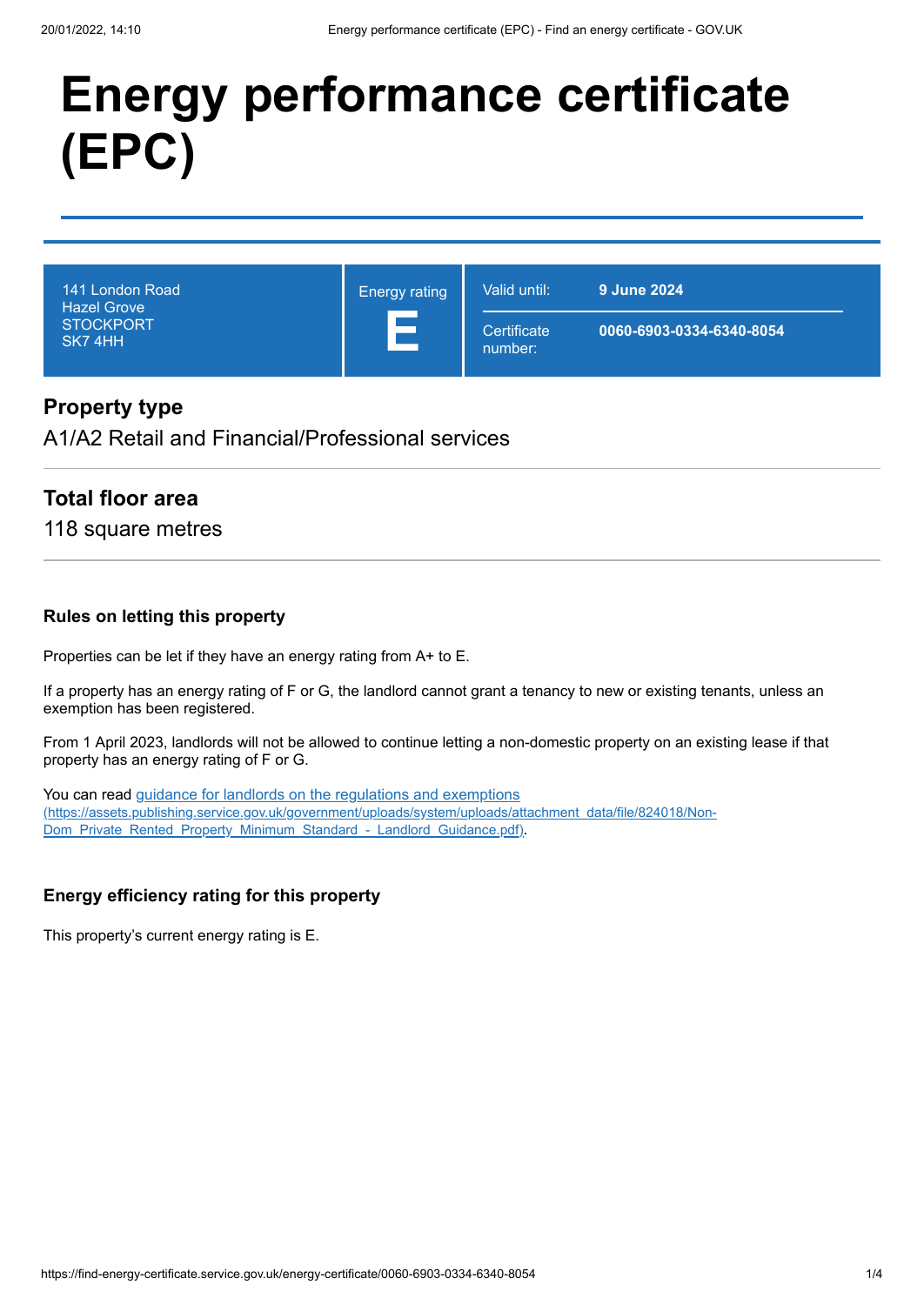

Properties are given a rating from A+ (most efficient) to G (least efficient).

Properties are also given a score. The larger the number, the more carbon dioxide (CO2) your property is likely to emit.

#### **How this property compares to others**

Properties similar to this one could have ratings:

#### **If newly built**

## **If typical of the existing stock**

**Breakdown of this property's energy performance**

**Main heating fuel** Grid Supplied Electricity

### **Building environment**

Heating and Natural Ventilation

25 | A

74 I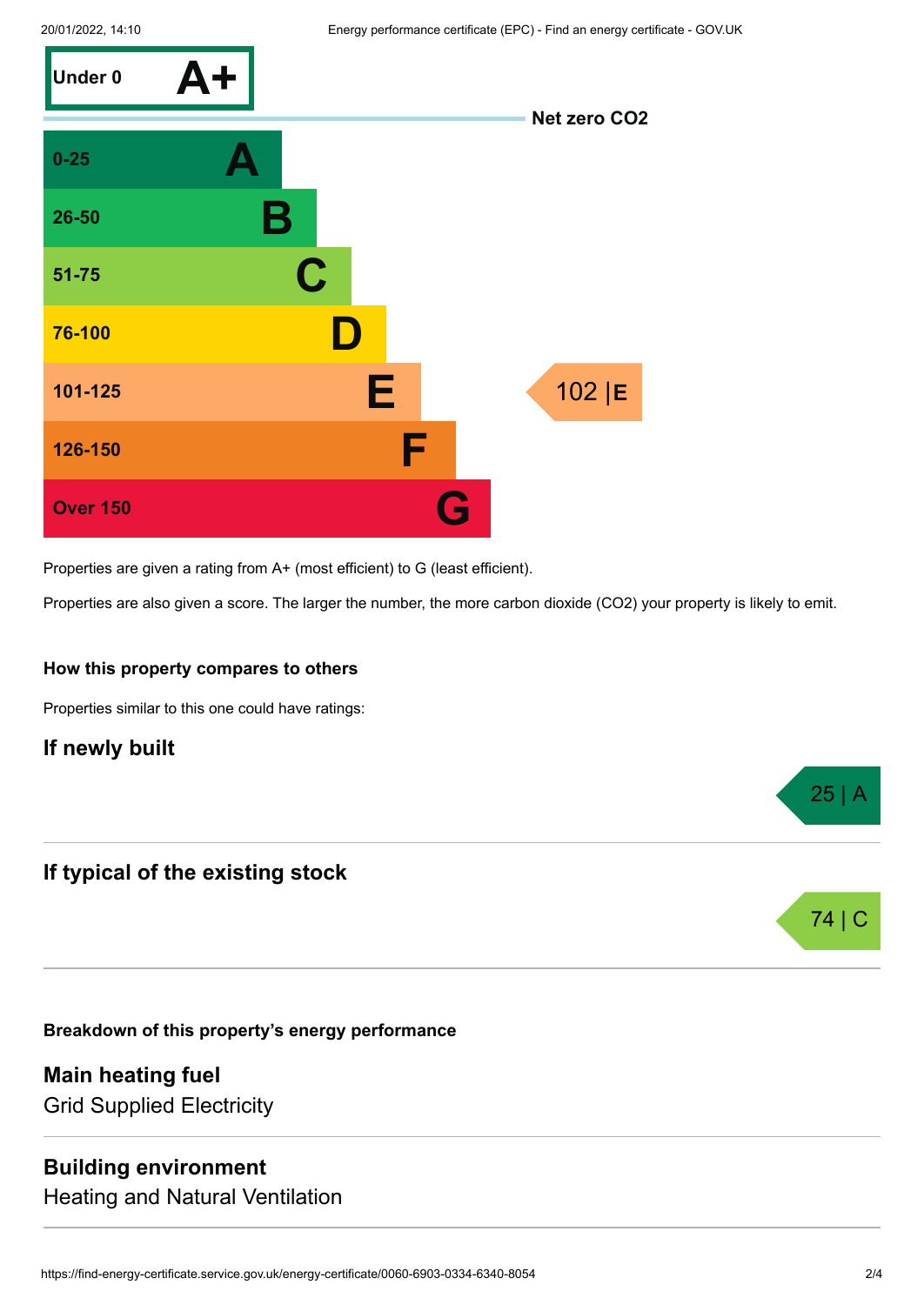# **Assessment level** 3

# **Building emission rate (kgCO2/m2 per year)**

118.45

#### **Recommendation report**

Guidance on improving the energy performance of this property can be found in the recommendation report [\(/energy-certificate/9665-4046-0043-0800-3305\)](https://find-energy-certificate.service.gov.uk/energy-certificate/9665-4046-0043-0800-3305).

#### **Contacting the assessor and accreditation scheme**

This EPC was created by a qualified energy assessor.

If you are unhappy about your property's energy assessment or certificate, you can complain to the assessor directly.

If you are still unhappy after contacting the assessor, you should contact the assessor's accreditation scheme.

Accreditation schemes are appointed by the government to ensure that assessors are qualified to carry out EPC assessments.

# **Assessor contact details**

#### **Assessor's name**

Phil Ormesher

#### **Telephone**

07814 008403

### **Email**

[phil@propertyinspectionlimited.co.uk](mailto:phil@propertyinspectionlimited.co.uk)

# **Accreditation scheme contact details**

**Accreditation scheme** Elmhurst Energy Systems Ltd

# **Assessor ID**

EES/006981

# **Telephone**

01455 883 250